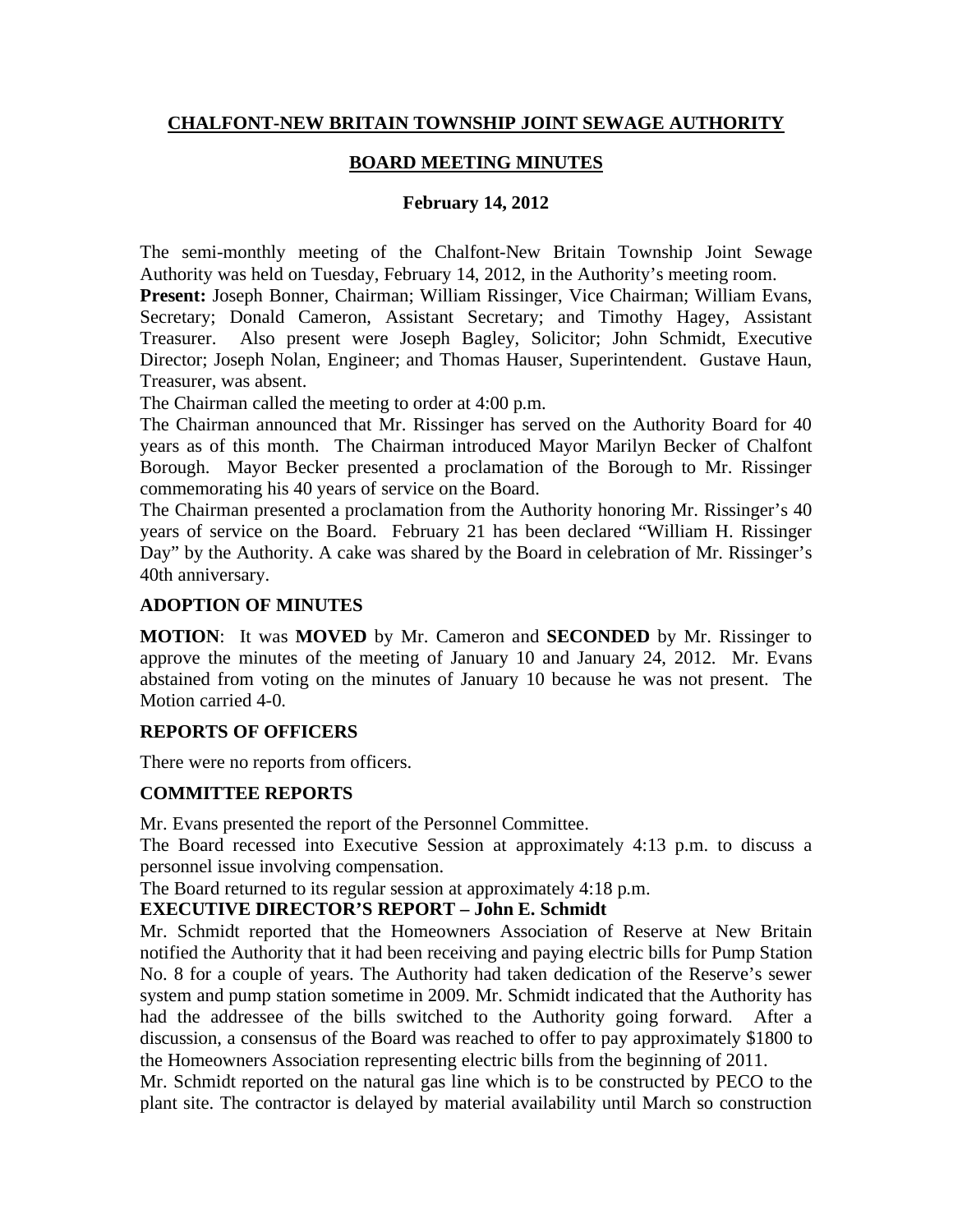will not begin until then. Mr. Schmidt has contacted the same contractor about the installation of the last 100 feet of the line to the dryer building.

There was an extensive discussion regarding slip-lining of a leaking line in the Tower Hill area. A consensus of the Board was reached to: (1) discontinue pursuing a "piggyback" on the contract of BCWSA with a contractor to perform slip-lining and (2) have CKS prepare specifications for slip-lining of the leaking line if COSTARS does not have a bid for slip-lining upon which the Authority can "piggyback".

The Board discussed Pump Station No. 6, the temporary meter installed to monitor flows as requested by DEP for that Pump Station and the slip-lining situation.

Mr. Schmidt circulated documents requiring Board signatures for QNB Bank.

Mr. Schmidt again inquired if there were any participants for PMAA training on March 8 in Bethlehem.

Mr. Schmidt updated the Board on the payoff of the loan which was previously discussed in connection with the refinancing recently accomplished by the Authority. Jamie Schlesinger indicates that the original plan was to pay off the loan in March 2012, not in February. Mr. Schmidt will proceed to pay off the loan in March as proposed at the time of the recent refinancing.

# **ENGINEER'S REPORT – Joseph Nolan, P. E.**

Mr. Nolan reported that he has obtained more information regarding alternative materials for the replacement of the silo. After considering several alternatives, Mr. Nolan is recommending a bolted steel tank with an epoxy-coated lining. Mr. Nolan indicated that it would hold up to the elements as well as to the materials to be stored in it. Mr. Nolan estimated the cost at approximately \$96,000.00. There was a discussion regarding the alternative of a full skirt for the silo versus a supported structure. The proposal is for the full skirt. Mr. Nolan also recommended an additional option to reduce the effects of any potential for explosion or combustibility by providing for the installation of venting plates as recommended by the manufacturer.

In response to a question, Mr. Nolan indicated that he was recommending the full skirt over the supported structure based on expense. It was discussed that there was no distinct advantage to having the space under the silo tank open as opposed to a full skirt. Mr. Nolan expected the Authority to be in a position to award a contract in April. Mr. Nolan answered various questions regarding weight and the existing foundation.

Mr. Nolan reported that the bearings and drives for the silo conveyor were being repaired by obtaining a replacement.

Mr. Nolan presented Requisition No. 110 for Capital Expenditures in the amount of \$50,498.22, representing costs for a spare pump and a portable flow meter and he recommended approval.

**MOTION:** It was **MOVED** by Mr. Rissinger and **SECONDED** by Mr. Cameron to approve Requisition No. 110 for Capital Expenditures in the amount of \$50,498.22. The Motion was unanimously adopted.

Mr. Nolan further presented Requisition No. 153 for Capital Improvements in the amount of \$24,994.45, representing bills for Phase II design and he recommended approval. A question was asked as to whether there would be additional bills for Phase II design, which Mr. Nolan responded to in the affirmative but that the bills thus far were within the budget for Phase II design work. Mr. Nolan stated that the electrical consultant is fully